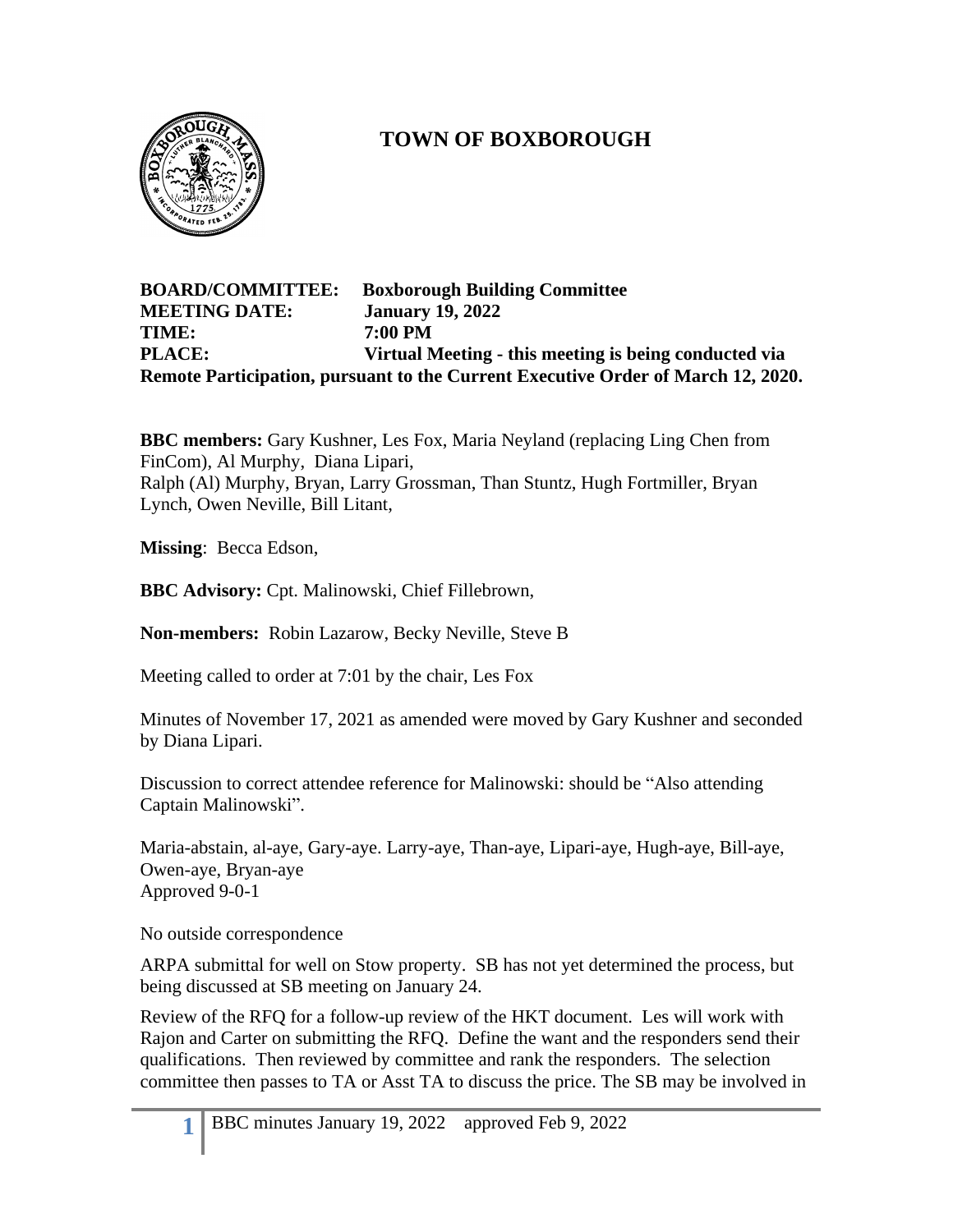the final review. Diana asked about a site visit. Al asked about outcome and what do we as a committee want out of the review. What would be the methodology for the analysis? Should we tell the reviewer the towns or should we provide the towns? Review HKT and then re-engage with responders in regard to space needs. Diana asked about review of existing structures and re-use. Will need to discuss the interview process and potential of an open meeting.

Larry Grossman and Jason led a review and discussion of the draft RFQ.

Previous reviews by the two building inspectors, but verbal and not documented regarding the fire station and police station. Building for 50 years and the current site is not of sufficient size given the wetlands. Reminder that the purpose of the RFQ is to hire a consultant who will then carry out the work defined in the statement of work. What does the Town need and then can the new facilities fit in current location or need to be in a new location? The flood zones have not been investigated and will require reviews. Review of the requirements/needs, but not redoing the HKT space plan to determine if it will fit on Stow Road.

Consultant responses to RFQ/SOW will help the town refine its requirements. Ask for a schedule based on knowledge of the consultant. The ranking system must be determined prior to the sending of the document. Would want sustainability qualifications in the document and be ranked. Could lock in the RFQ at under a specific sum which would be within the current budget (~\$40,000).

Occupancy requirements provided by the chiefs, and comparisons with other towns. Appendix B provides potential size of the departments. Site constraints, HKT and Boxborough website should be included, but leave out as much as possible (less is more) to allow the consultant to perform a true analysis. Should hold an open meeting to allow potential responders to ask questions. Will add grading criteria to the RFQ. Can the Town administration provide other RFQ's for reference? Choose based on qualifications not price to validate previous work. Would like the consultant to be able to look to the future including new policing methods and life sciences and how it impacts public safety. Should not exclude HKT from future work but they would not meet "independent" criteria for the RFQ.

Will replace the sentence regarding aging population to ask the consultant advise on how to address demographics.

Discussion regarding the specific issues raised. Would public health services impact the public safety building requirements. Change from 2040 to 20 years after occupancy. Scoring matrix to be discussed/created. E.g. 25% on similar size projects and a minimum of a number of projects. Jason pulled up a number of docs. 0-3 rating and then this guides the consultant. Training, ed background, similar projects, references, understanding of the tasks and scope of work, completeness of submission, communication skills, sustainability experience, interview. Recommend to not wait a month, but meet sooner and have Rajon/Carter review.

Interview would include potentially TA/ATA but definitely members of the committee including Jason and Larry at a minimum. Consider opening the interviews to the public to listen, but no questions/opinions.